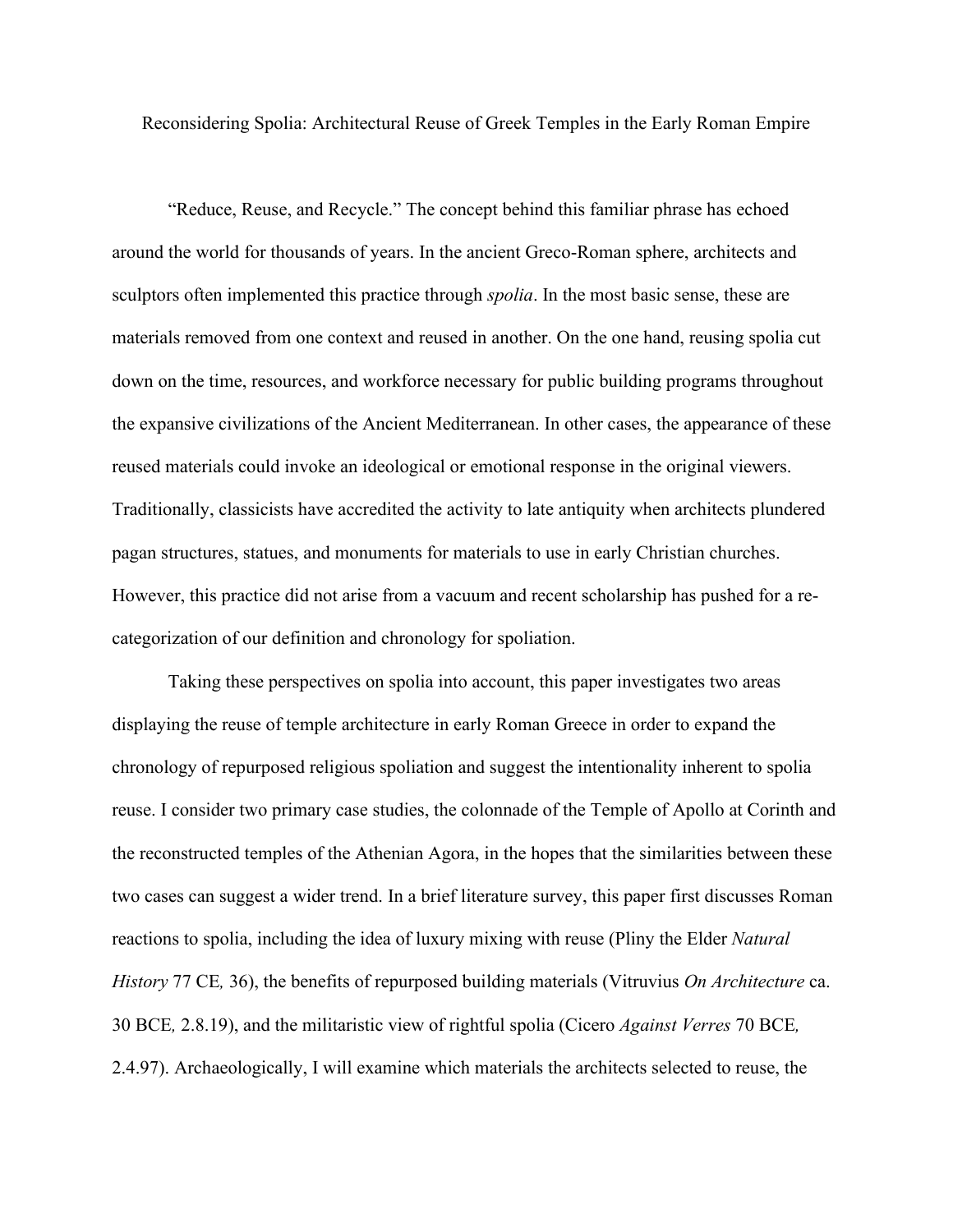effort they exerted to re-contextualize the temple architecture, and the visibility of the spolia in its final position. This paper suggests that the religious symbolism and invocation of cultural identity inherent to temples caused their materials to be replaced in an aesthetic, public manner. Furthermore, these examples occurred alongside a deliberate religious shift toward the imperial cult and Roman deities over local traditions. Thus, these early Roman spoliation cases show some continuity with the practices of late antiquity that attempted to supersede paganism with Christianity. Additionally, the temple reuse in Roman Greece has a different character than the concurrent spoliation of other cultures; it recalled the feats of the Greeks rather than their defeat.

This paper adds a re-definition of temple architecture reuse to spolia studies, investigates the specific cases from a comparative angle, and offers insight into the deliberate appropriation of cultural symbolism. The few edited volumes that address Roman reuse, such as *Reuse and Renovation in Roman Material Culture* (Ng and Swetnam-Burland 2018) or *Recycling and Reuse in the Roman Economy* (Duckworth and Wilson 2020), neglect the early architectural spolia of temples and leave a gap in the scholarship. Moreover, although Dr. Jon Michael Frey (2015) has published an excellent article on the reuse of the columns of the Temple of Apollo at Corinth, he only offered many brief theories concerning the message behind the spolia. My paper teases out a more widely applicable claim about temple reuse by comparing his findings with the case of the "wandering temples" at the Athenian Agora, as discussed in books like *The Agora of Athens: The History, Shape and Uses of an Ancient City Center* (Thompson and Wycherley 1972). Additionally, I can address these temples in light of the modern debates, since many chief sources for the Athenian Agora and Corinth are decades old. Finally, my conclusions can help address the intentional strategies for cultural appropriation in a way that's still relevant today by